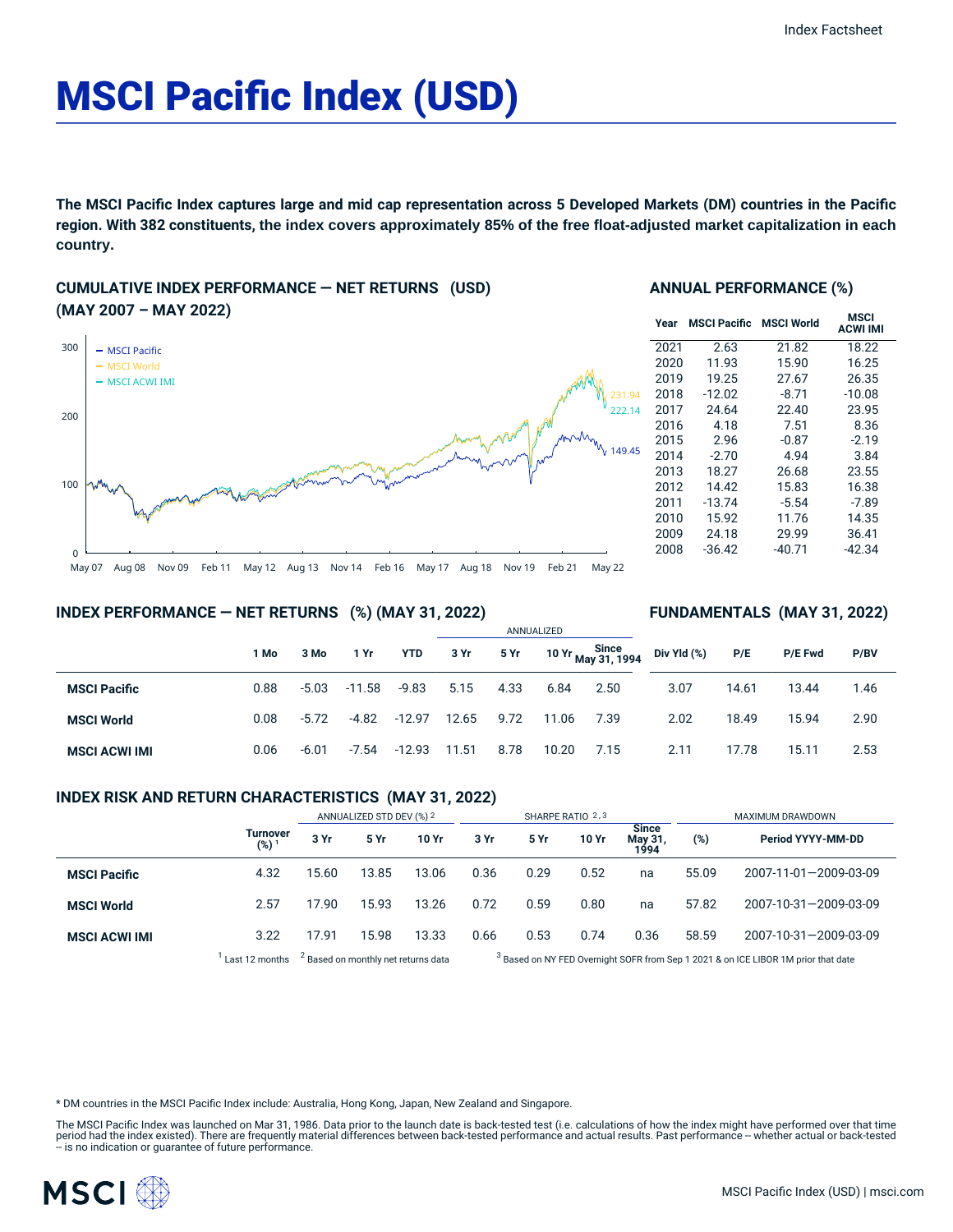### **INDEX CHARACTERISTICS**

|                     | <b>MSCI Pacific</b>           |  |
|---------------------|-------------------------------|--|
| Number of           | 382                           |  |
| <b>Constituents</b> |                               |  |
|                     | <b>Mkt Cap (USD Millions)</b> |  |
| Index               | 5,244,223.93                  |  |
| Largest             | 174.966.49                    |  |
| <b>Smallest</b>     | 1.124.26                      |  |
| Average             | 13.728.33                     |  |
| <b>Median</b>       | 6.856.33                      |  |
|                     |                               |  |

## **TOP 10 CONSTITUENTS**

|                          | Country | <b>Float Adj Mkt</b><br>Cap<br>(USD Billions) | <b>Index</b><br>Wt. (%) | <b>Sector</b>      |
|--------------------------|---------|-----------------------------------------------|-------------------------|--------------------|
| TOYOTA MOTOR CORP        | JP      | 174.97                                        | 3.34                    | Cons Discr         |
| BHP GROUP (AU)           | AU      | 162.00                                        | 3.09                    | <b>Materials</b>   |
| COMMONWEALTH BANK OF AUS | AU      | 127.74                                        | 2.44                    | <b>Financials</b>  |
| AIA GROUP                | НK      | 124.74                                        | 2.38                    | <b>Financials</b>  |
| SONY GROUP CORP          | JP      | 118.76                                        | 2.26                    | Cons Discr         |
| CSL                      | AU      | 93.35                                         | 1.78                    | <b>Health Care</b> |
| <b>KEYENCE CORP</b>      | JP      | 78.03                                         | 1.49                    | Info Tech          |
| NATIONAL AUSTRALIA BANK  | AU      | 73.38                                         | 1.40                    | <b>Financials</b>  |
| <b>TOKYO ELECTRON</b>    | JP      | 68.47                                         | 1.31                    | Info Tech          |
| MITSUBISHI UFJ FIN GRP   | JP      | 67.80                                         | 1.29                    | <b>Financials</b>  |
| Total                    |         | 1.089.25                                      | 20.77                   |                    |

## **FACTORS - KEY EXPOSURES THAT DRIVE RISK AND RETURN MSCI FACTOR BOX**



## **SECTOR WEIGHTS**



## **MSCI FaCS**



Neutral factor exposure (FaCS = 0) represents MSCI ACWI IMI.

## **COUNTRY WEIGHTS**



## **MSCI**<sup>®</sup>